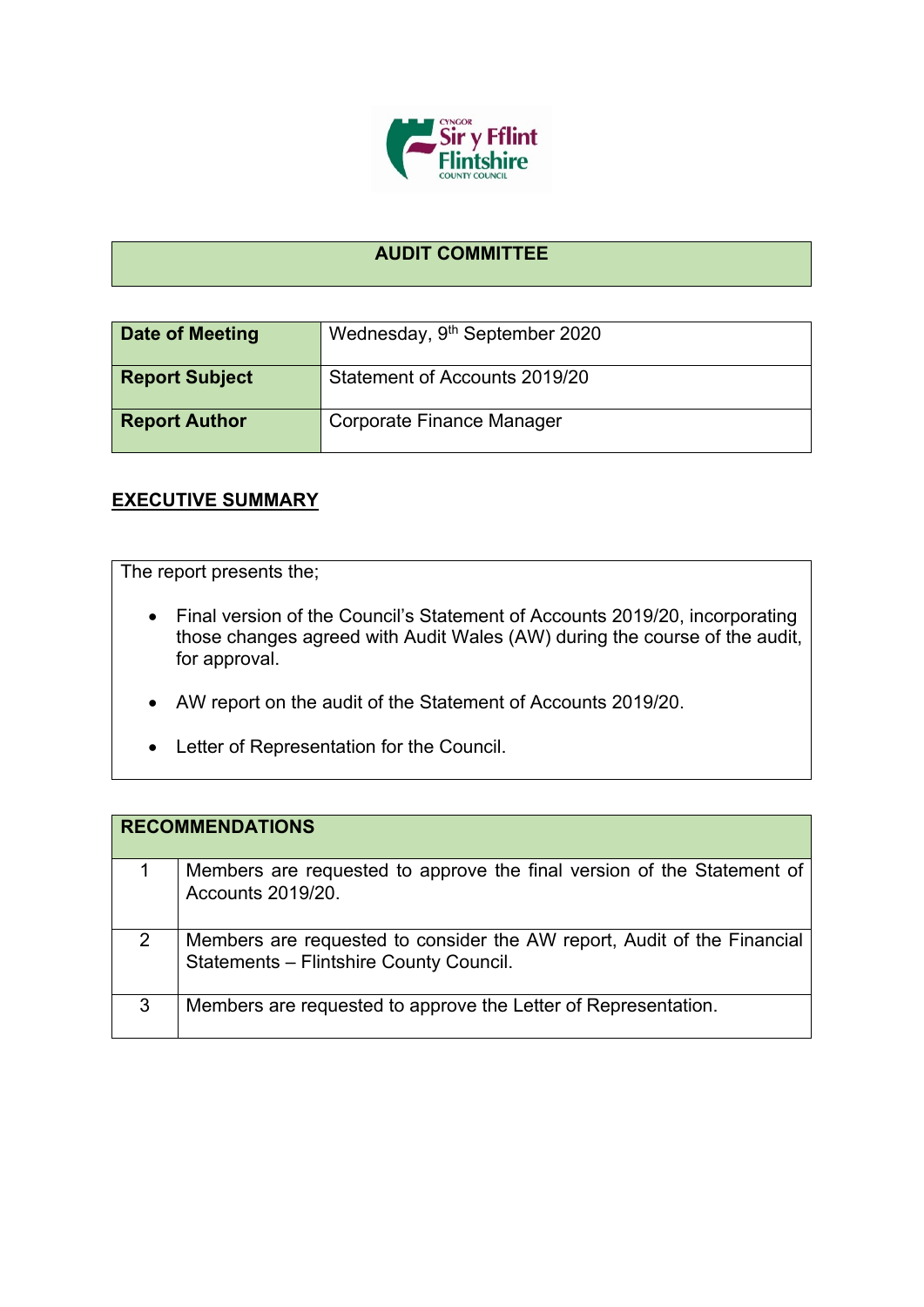| 1.00 | <b>EXPLAINING THE STATEMENT OF ACCOUNTS</b>                                                                                                                                                                                                                                                                                                                                   |
|------|-------------------------------------------------------------------------------------------------------------------------------------------------------------------------------------------------------------------------------------------------------------------------------------------------------------------------------------------------------------------------------|
| 1.01 | The Audit Committee received the draft Statement of Accounts 2019/20 on<br>23rd July 2020, for information only at that stage. The Accounts and Audit<br>(Wales) Regulations 2018 specify the statutory deadline for the approval of<br>the Statement as 15th September.                                                                                                      |
| 1.02 | The audit of the Statement of Accounts 2019/20 is now substantially<br>complete, although the audit continues up until the point at which the<br>accounts are signed off by the auditors.                                                                                                                                                                                     |
| 1.03 | A copy of the Statement of Accounts 2019/20 incorporating those changes<br>agreed with AW during the course of the audit and up to the point of writing<br>this report is attached at Appendix 1.                                                                                                                                                                             |
| 1.04 | Various questions/queries were raised by Members in connection with the<br>draft Statement of Accounts as presented at Audit Committee on 23rd<br>July. A letter outlining the queries raised and the responses given has<br>been circulated to all Members. A query was subsequently raised by a<br>Councillor in respect of the Group Accounts which has been responded to. |
|      | <b>Audit Wales' audit of the Statement of Accounts</b>                                                                                                                                                                                                                                                                                                                        |
| 1.05 | Under the International Standards on Auditing (ISA) 260, AW is required to<br>communicate relevant matters relating to the audit of the Statement of<br>Accounts to those charged with governance, which for the Council is the<br>Audit Committee.                                                                                                                           |
| 1.06 | Officers from AW will be in attendance to present their findings at the<br>meeting. In previous years this has taken the form of a presentation to the<br>Committee. However, due to the impact of the COVID-19 pandemic, AW<br>has taken the decision to include a written report for this year. This can be<br>found at Appendix 2 to this report.                          |
| 1.07 | It is usual within the course of the audit of any organisation that items will<br>be brought to the attention of the body being audited. Audit findings have<br>been discussed in detail with AW and where considered appropriate<br>adjustments have been made to the draft Statement of Accounts.                                                                           |
| 1.08 | The AW report includes details of any significant issues arising from the<br>audit, together with recommendations and a summary of adjustments<br>made to the draft Statement of Accounts.                                                                                                                                                                                    |
| 1.09 | A Letter of Representation is included at Appendix 3. This requires the<br>Council to confirm the accuracy of the audit. In this letter, the Council<br>confirms to AW that all the information contained within the Statement of<br>Accounts is true and accurate and that all information has been disclosed.                                                               |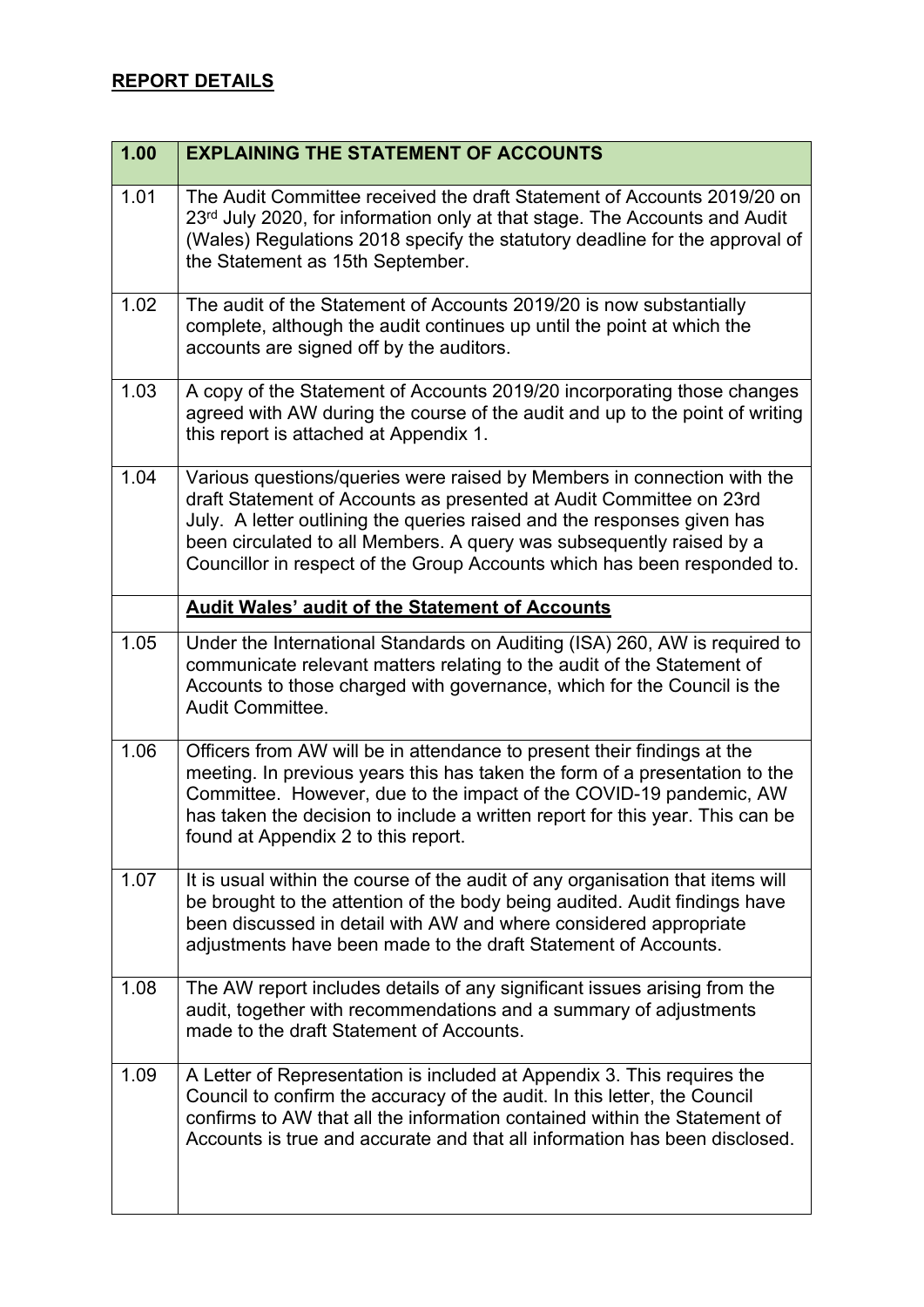|      | <b>Timscales and the impact of COVID-19</b>                                                                                                                                                                                                                                                                                                                                                                                                                                                                                                                                                                                                                                                                                                                                                                                                                                                                                                                                                                                        |
|------|------------------------------------------------------------------------------------------------------------------------------------------------------------------------------------------------------------------------------------------------------------------------------------------------------------------------------------------------------------------------------------------------------------------------------------------------------------------------------------------------------------------------------------------------------------------------------------------------------------------------------------------------------------------------------------------------------------------------------------------------------------------------------------------------------------------------------------------------------------------------------------------------------------------------------------------------------------------------------------------------------------------------------------|
| 1.10 | It is reassuring that AW are reporting that the Council's draft Statement of<br>Accounts was prepared to a good standard. The statutory deadline for<br>producing the draft Statement of Accounts for 2019/20 was 15 <sup>th</sup> June<br>2020, and this deadline was met, despite the impact of the COVID-19<br>pandemic. The deadline for publishing the final audited version is 15 <sup>th</sup><br>September 2020, which the Council is on target to meet. However, with<br>effect from the financial year 2020/21 these deadlines are being brought<br>forward to 31st May and 31 <sup>st</sup> July respectively. The Council believes it is<br>able to meet these deadlines and has already started planning in<br>conjunction with AW. The new deadlines will need to be incorporated<br>into the Committee timetable for 2020/21.                                                                                                                                                                                       |
|      | <b>Issues from the 2019/20 accounts</b>                                                                                                                                                                                                                                                                                                                                                                                                                                                                                                                                                                                                                                                                                                                                                                                                                                                                                                                                                                                            |
| 1.11 | One issue which is brought to the attention of the Committee is the issue<br>raised by AW in respect of the lack of review of asset lives of Council<br>buildings during the valuation process. Whilst this did not lead to a material<br>misstatement of asset valuations, it is an issue which the Council will<br>address during the valuation process for 2020/21.                                                                                                                                                                                                                                                                                                                                                                                                                                                                                                                                                                                                                                                             |
| 1.12 | The main impact of COVID-19 on the Statement of Accounts has been in<br>relation to the valuation of pension assets, which has resulted in an<br>adjustment to the draft Statement of Accounts. Some illiquid assets<br>(27%) held by the Clwyd Pension Fund are subject to a delay in the<br>production of quarter end valuations. As a result, where March valuations<br>are not available, valuations from December updated by actual cash flows<br>to March are included in the overall valuation upon which the Fund's<br>Actuary base their International Accounting Standards (IAS) 19 reports to<br>the Council. Normally, updated March valuations do not materially differ<br>from these earlier valuations, but the impact of COVID-19 has led to larger<br>differences and hence a material difference in the IAS 19 position of the<br>Council. The Council has received an updated IAS 19 schedule to reflect<br>these more recent valuations of the assets, and this has led to the need to<br>adjust the accounts. |
| 1.13 | In addition, uncertainty in the valuation of Pooled Property Funds held by<br>Clwyd Pension Fund and in the valuation of the Council's property as a<br>result of the impact of COVID-19 is reflected in additional disclosures in<br>the Council's accounts.                                                                                                                                                                                                                                                                                                                                                                                                                                                                                                                                                                                                                                                                                                                                                                      |
|      | <b>Progress on the Clwyd Pension Fund Accounts</b>                                                                                                                                                                                                                                                                                                                                                                                                                                                                                                                                                                                                                                                                                                                                                                                                                                                                                                                                                                                 |
| 1.14 | Clwyd Pension Fund's draft Statement of Accounts was signed by the<br>Section 151 Officer on 15 <sup>th</sup> June 2020. These Accounts would normally<br>have been reported to the June meeting of the Pension Committee but due<br>to the COVID-19 pandemic this was not possible.                                                                                                                                                                                                                                                                                                                                                                                                                                                                                                                                                                                                                                                                                                                                               |
| 1.15 | The Statement of Accounts is included in the Clwyd Pension Fund Annual<br>Report. A draft Annual Report including the Statement of Accounts and an<br>additional financial report was circulated to members of the Pension<br>Committee on 5 <sup>th</sup> August 2020 inviting comments and questions.                                                                                                                                                                                                                                                                                                                                                                                                                                                                                                                                                                                                                                                                                                                            |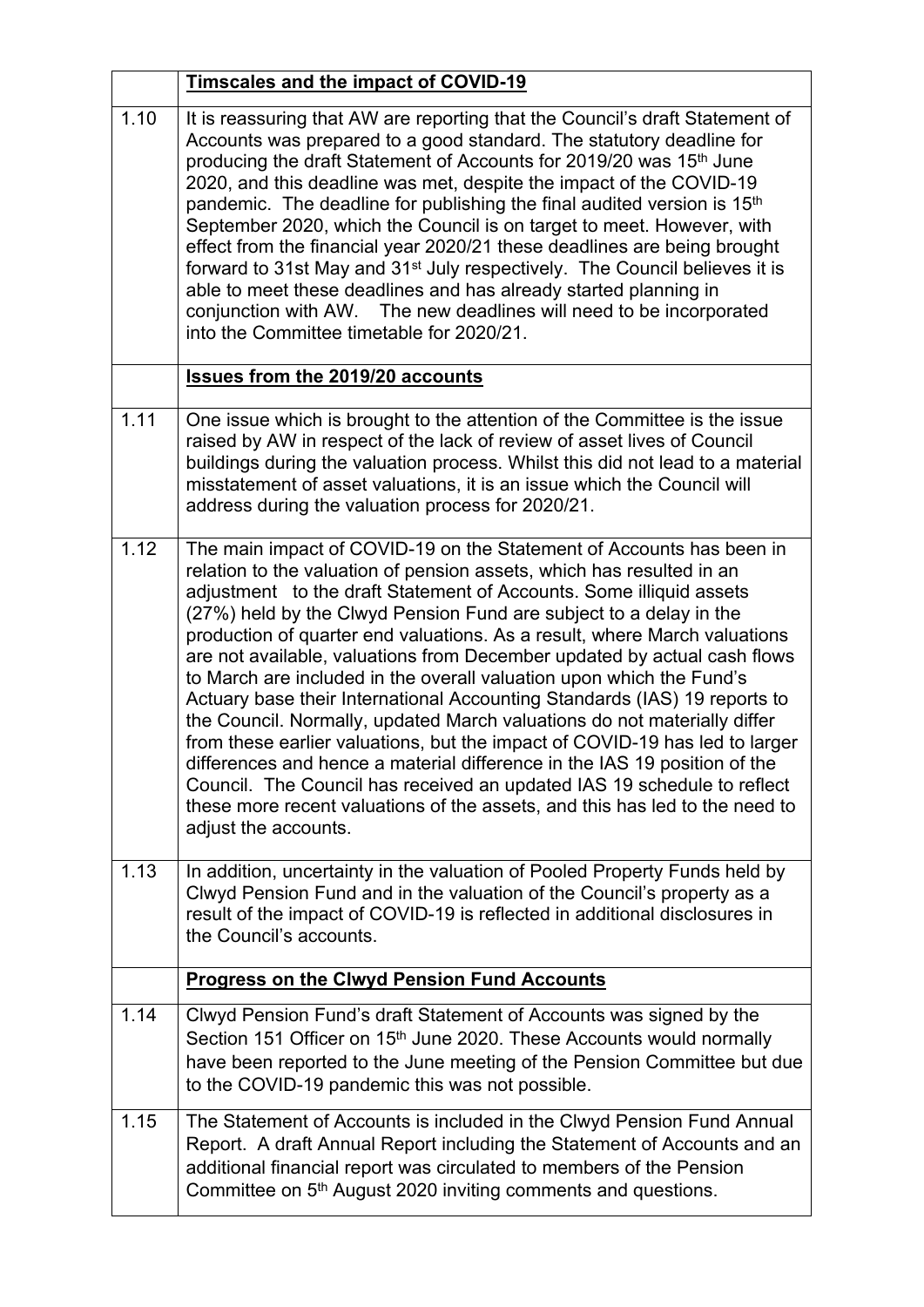| 1.16 | Issues raised by members of the Pension Committee on the Statement of<br>Accounts and supporting financial information included the following:                                                                                                                                           |
|------|------------------------------------------------------------------------------------------------------------------------------------------------------------------------------------------------------------------------------------------------------------------------------------------|
|      | The budget of the Pension Board<br>Risks posed by COVID-19 to the value of particular types of assets<br>Variances in fund management and custody fees<br>The position in relation to cash balances<br>Variances in the overall net investment assets<br>The level of investment income. |
|      | A full response has been circulated to members of the Pension<br>Committee.                                                                                                                                                                                                              |
| 1.17 | The Annual Report including the Statement of Accounts will now be<br>audited and will be finalised and considered for approval by the Pension<br>Committee on 7th October 2020.                                                                                                          |

| $\vert$ 2.00    | <b>RESOURCE IMPLICATIONS</b>                                          |
|-----------------|-----------------------------------------------------------------------|
| $^{\circ}$ 2.01 | There are no direct resource implications as a result of this report. |

| 3.00 | <b>CONSULTATIONS REQUIRED / CARRIED OUT</b> |
|------|---------------------------------------------|
| 3.01 | None required and none undertaken.          |

| 4.00 | <b>RISK MANAGEMENT</b>                                                                                                            |
|------|-----------------------------------------------------------------------------------------------------------------------------------|
| 4.01 | Actions will be taken in year (2020/21) to address recommendations from<br>AW's report as outlined within the body of the report. |

| 5.00 | <b>APPENDICES</b>                                                                                                   |
|------|---------------------------------------------------------------------------------------------------------------------|
| 5.01 | 1. Statement of Accounts 2019/20<br>2. AW ISA 260 Report.<br>3. Flintshire County Council Letter of Representation. |

| 6.00 | LIST OF ACCESSIBLE BACKGROUND DOCUMENTS |
|------|-----------------------------------------|
| 6.01 | None                                    |